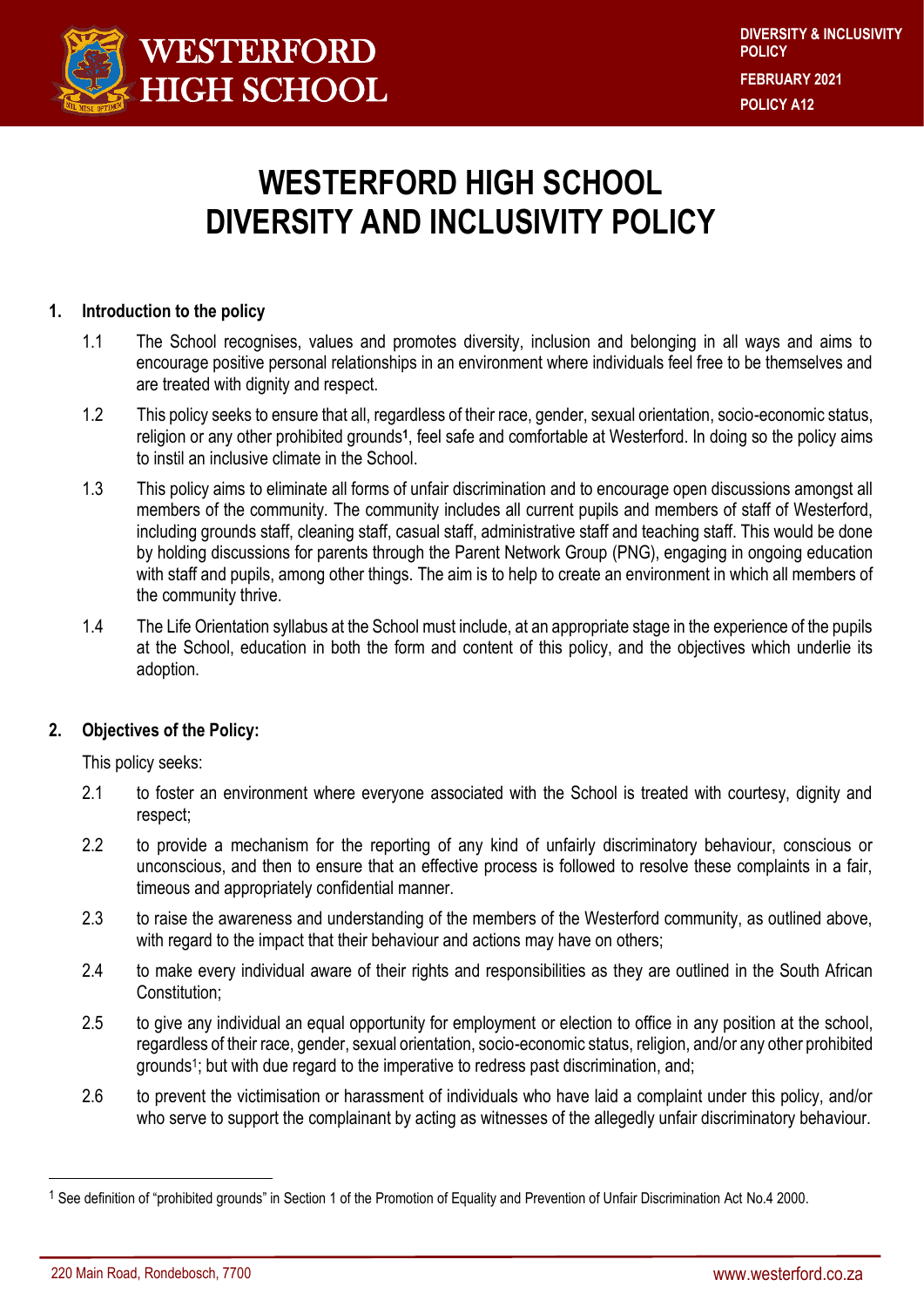

## **3. Expectations of the members of the Westerford community:**

The School expects all those to whom this policy applies:

- 3.1 to treat one another with respect;
- 3.2 to recognise, appreciate and actively promote diversity and inclusion in the School;
- 3.3 to listen to one another;
- 3.4 to afford everyone the equal right to dignity;
- 3.5 to educate themselves with regard to various types of discrimination; and
- 3.6 to treat one another as human beings of equal value.

# **4. Definitions**

In this policy, unless specified otherwise, the following words and phrases bear the meanings specified:

- 4.1 'Complainant' means any person who alleges any contravention of this policy and who institutes proceedings in terms of the policy;
- 4.2 'Discrimination' means any act or omission, including a policy, law, rule, practice, condition or situation, which directly or indirectly *and unfairly*:
	- 4.2.1 imposes burdens, obligations or disadvantages on; or
	- 4.2.2 withholds benefits, opportunities or advantages from;

any person on one or more of the prohibited grounds;

- 4.3 'Prohibited grounds' are:
	- 4.3.1 race, gender, sex, pregnancy, marital status, ethnic or social origin, colour, sexual orientation, age, disability, religion, conscience, belief, culture, language and birth; or
	- 4.3.2 any other ground where discrimination based on that other ground:
		- 4.3.2.1 causes or perpetuates systemic disadvantage;
		- 4.3.2.2 undermines human dignity; or
		- 4.3.2.3 adversely affects the equal enjoyment of a person's rights and freedoms in a serious manner that is comparable to discrimination on a ground in paragraph 4.3.1;
- 4.4 'Equality' includes the full and equal enjoyment of rights and freedoms as contemplated in the Constitution and includes equality in law and in fact, and also equality of outcomes;
- 4.5 'Pregnancy' includes any condition related to pregnancy, intended pregnancy, potential pregnancy or termination of pregnancy; and
- 4.6 'Socio-economic status' includes a social or economic condition or perceived condition of a person who is disadvantaged by poverty, low employment status, or lack of, or low-level educational qualifications.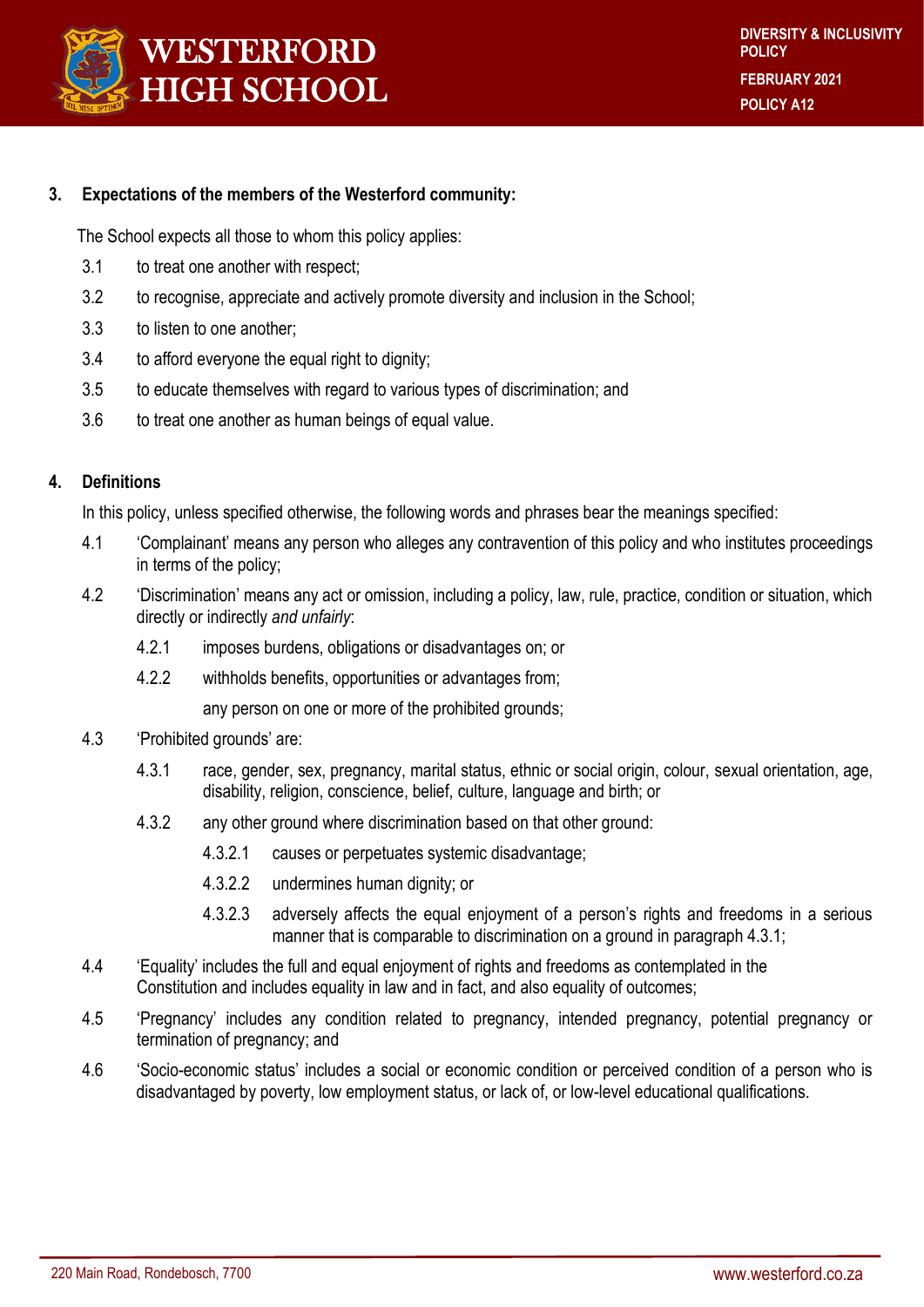

# **5. Application of this Policy**

- 5.1 This policy applies to all current pupils and members of staff of the Westerford community, including grounds staff, cleaning staff, casual staff, administrative staff, teaching staff and office bearers.
- 5.2 This policy applies to them whilst they are on the school campus, at school events, representing the School in any capacity, and supporting the School at events on or off the campus.
- 5.3 This policy extends to social media engagement and to any other forms of media or communication, irrespective of whether the perpetrators are recognisable as members of the School. The sharing of information or communications will also be dealt with under this policy.

#### **6. Types of Discrimination**

There are **four** categories of discrimination according to the Equality Act:

6.1 Direct discrimination

When an individual is treated less favourably on the basis of race, gender, sex, pregnancy, marital status, ethnic or social origin, colour, sexual orientation, age, disability, religion, conscience, belief, culture, language and birth, or any other prohibited grounds as outlined by the South African Constitution.

6.2 Indirect discrimination

When practices and policies in fact affect a certain group of individuals more than others, and when such practices and policies seem to be neutral but, in fact, have a disproportionate effect on individuals from different groups.

6.3 Harassment

Unwanted conduct which is persistent or serious and demeans, humiliates or creates a hostile or intimidating environment or is calculated to induce submission by actual or threatened adverse consequences and which is related to a person's membership or presumed membership of a group identified by one or more of the prohibited grounds or a characteristic associated with such group.

#### 6.4 Hate speech

The publishing, propagating, advocating or communicating of words based on one or more of the prohibited grounds, against any person or group of persons, that could reasonably be construed to demonstrate a clear intention to:

- 6.4.1 be hurtful;
- 6.4.2 be harmful or to incite harm;
- 6.4.3 promote or propagate hatred.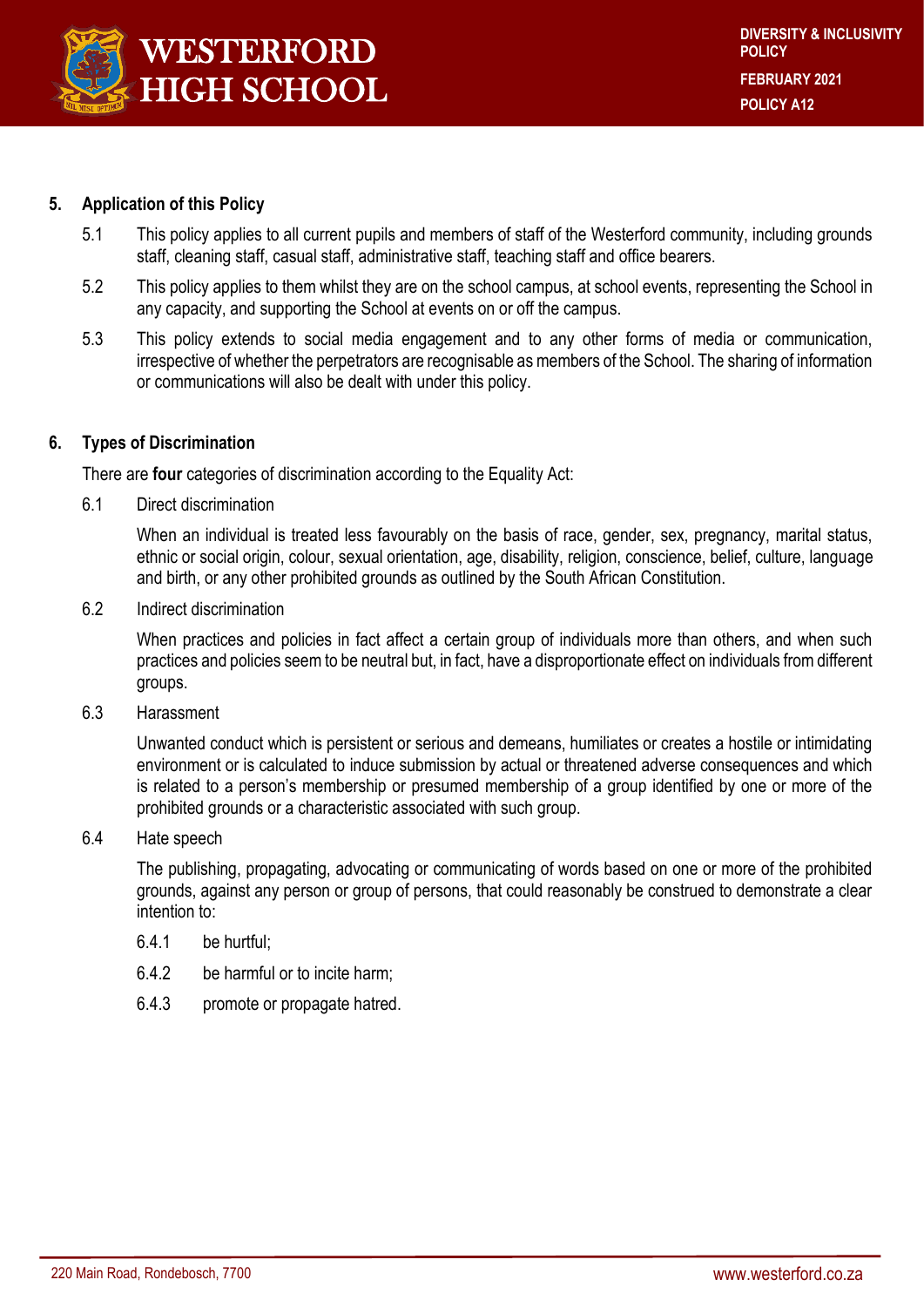

## **7. Forms of Unfair Discrimination**

- 7.1 Unfair discrimination includes, but is not limited to, one or more of the following, whether in the form of direct or indirect conduct or as expressed on any media platforms:
	- 7.1.1 oral abuse and threats;
	- 7.1.2 written abuse in whatever form it appears;
	- 7.1.3 psychological conduct;
	- 7.1.4 physical actions;
	- 7.1.5 cyberbullying; or
	- 7.1.6 provocative behaviour.
- 7.2 In cases of hate speech and harassment, the determination of fairness does not apply.**<sup>2</sup>**

#### **8. Independent Diversity and Inclusivity Committee**

- 8.1 This committee is to decide on whether a complaint warrants further investigation by the EIDIC or not.
- 8.2 It is imperative that the Independent Diversity and Inclusivity Committees be diverse, and, wherever possible, that there is at least one representative drawn from whichever group is being discriminated against.
- 8.3 Establishment of the Independent Diversity and Inclusivity Committees
	- 8.3.1 The Principal must establish an Independent Diversity and Inclusivity Committee (IDIC) which must be both diverse and inclusive in its composition. The IDIC has both a permanent and an expanded membership.
	- 8.3.2 The permanent IDIC (PIDIC) must include:
		- 8.3.2.1 the Chairperson (nominated by members of the SGB Transformation Portfolio, and with a 75% majority vote, who may be drawn from outside the School);
		- 8.3.2.2 the Deputy responsible for discipline;
		- 8.3.2.3 a Grade Head; and
		- 8.3.2.4 one prefect from the Discipline Portfolio.
	- 8.3.3 An expanded IDIC (EIDIC) is convened when the PIDIC decides that any complaint (lodged as provided for below) warrants further investigation and decision. The composition of this EIDIC varies according to the nature of the complaint, provided that diversity of membership must be the objective. The EIDIC consists of the membership of the PIDIC and must also include one additional member from each of the following groups:
		- 8.3.3.1 a member of the SGB;
		- 8.3.3.2 a pupil in the grade of the complainant; and
		- 8.3.3.3 an expert in the field within which the complaint falls, from outside of the **School**

 $\overline{a}$ 

<sup>&</sup>lt;sup>2</sup> See Section 15 of the Promotion of Equality and Prevention of Unfair Discrimination Act No.4 2000.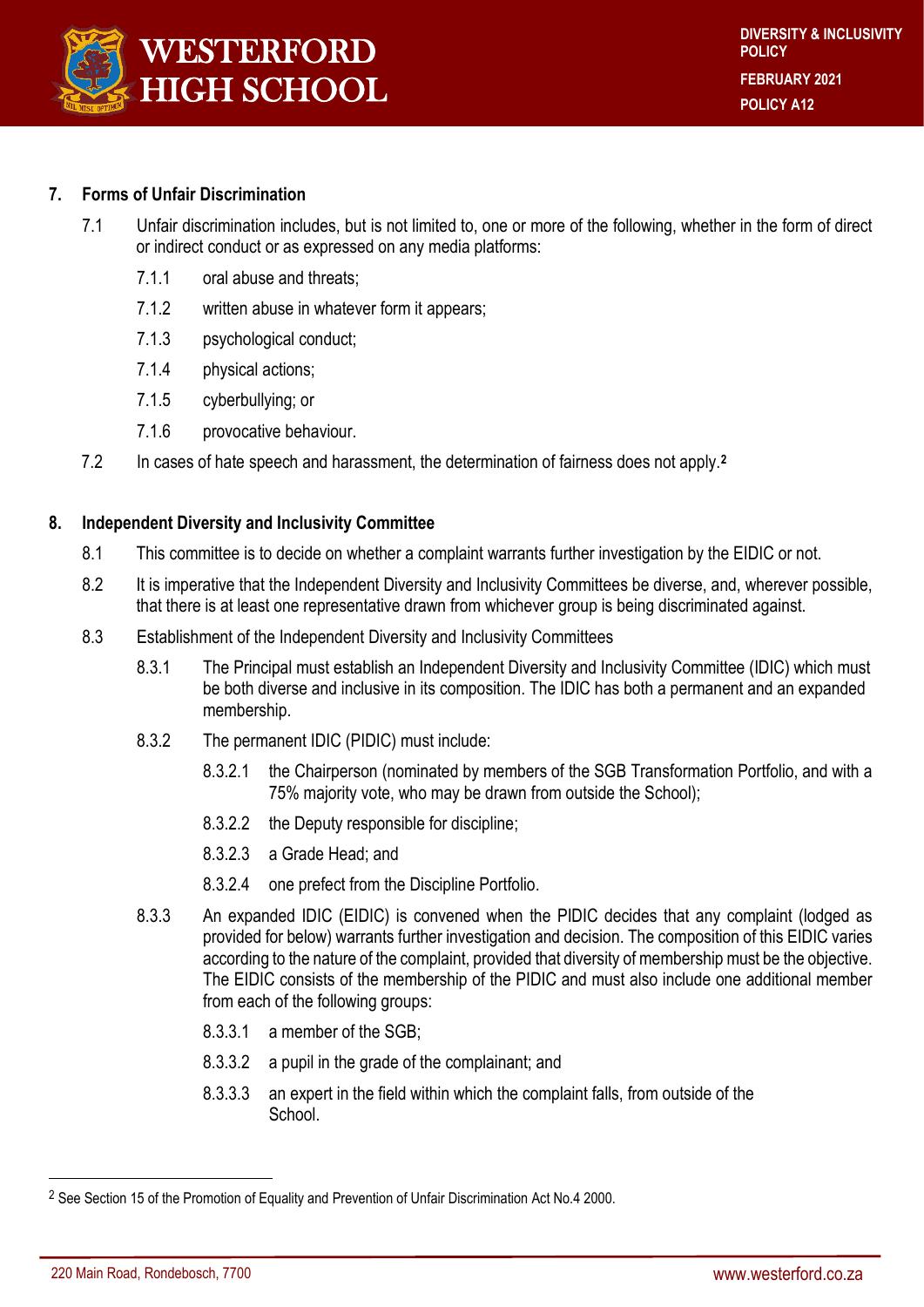

#### **9. The responsibilities and process of the IDICs:**

Both the PIDIC and the EIDIC must at all times strive for both procedural and substantive fairness in their deliberations and decision-making.

- 9.1 Within this general imperative, the members must:
	- 9.1.1 ensure that both the complainant and the alleged perpetrator are dealt with in a respectful way;
	- 9.1.2 deal with any incidents timeously. This means that the PIDIC must inform the complainant of its intended course of proceeding within 72 hours of receiving the complaint; and
	- 9.1.3 ensure that, where necessary, appropriate sanctions are imposed on the perpetrator.
	- 9.1.4 In exceptional circumstances, the PIDIC may require seven days to reach a decision on whether to refer the matter to an EIDIC, but in such a case the PIDIC must notify the complainant of this necessity.
- 9.2 Investigations

If the PIDIC deems it necessary to investigate the complaint more fully, it must convene an EIDIC to conduct the investigation.

- 9.2.1 After an investigation of the relevant facts and circumstances, the EIDIC must conduct a disciplinary hearing.
- 9.3 The PIDIC must respond to the complainant, reporting on the conclusions reached by the investigations, if possible within one working week, unless the allegation requires more extensive investigation.
- 9.4 The complainant may choose to receive a 'formal' or an 'informal' outcome of the complaint. It is recognised that there are times when the complainant may have been hurt or offended by the actions, behaviour or comments of another, but may not *want* a formal outcome to the complaint.
	- 9.4.1 The option of an informal outcome in no way takes away from the seriousness of the disciplinary action. It provides the scope for dealing with the subtleties of unfair discrimination while normalising the reporting of complaints, thereby facilitating a less threatening method for an individual to come forward and report an incident where they have been hurt or offended.
- 9.5 The complainant and the alleged perpetrator are entitled to the presence of another member of the current School community who represents or supports each of them. A legal practitioner may be admitted to the proceedings where the circumstances necessitate this.
- 9.6 The desired outcome of a disciplinary procedure under this policy is restorative justice. This means that, wherever possible, there is an informal, amicable, respectful, and equitable resolution of the incident. This resolution must take into account the seriousness of the infringement and must ideally be fully supported and accepted by both individuals or groups involved. However, the pursuit of such an outcome should not impose undue pressure on any of the parties to express such support: if a comfortably-agreed outcome cannot be achieved, other means of addressing the complaint must be followed, at the discretion of the EIDIC.

Through mediation and discussions both parties should reach a point where they are confident that they can continue in the School environment without fear of intimidation, harassment, or retribution.

- 9.7 Each case brought to the PIDIC must be dealt with as required by the context and nature of the complaint, as well as taking into account the nature of the response sought by the complainant.
- 9.8 The PIDIC must ensure that the complainant and/or the perpetrator are given appropriate emotional support or counselling should the complainant and/or the perpetrator want this.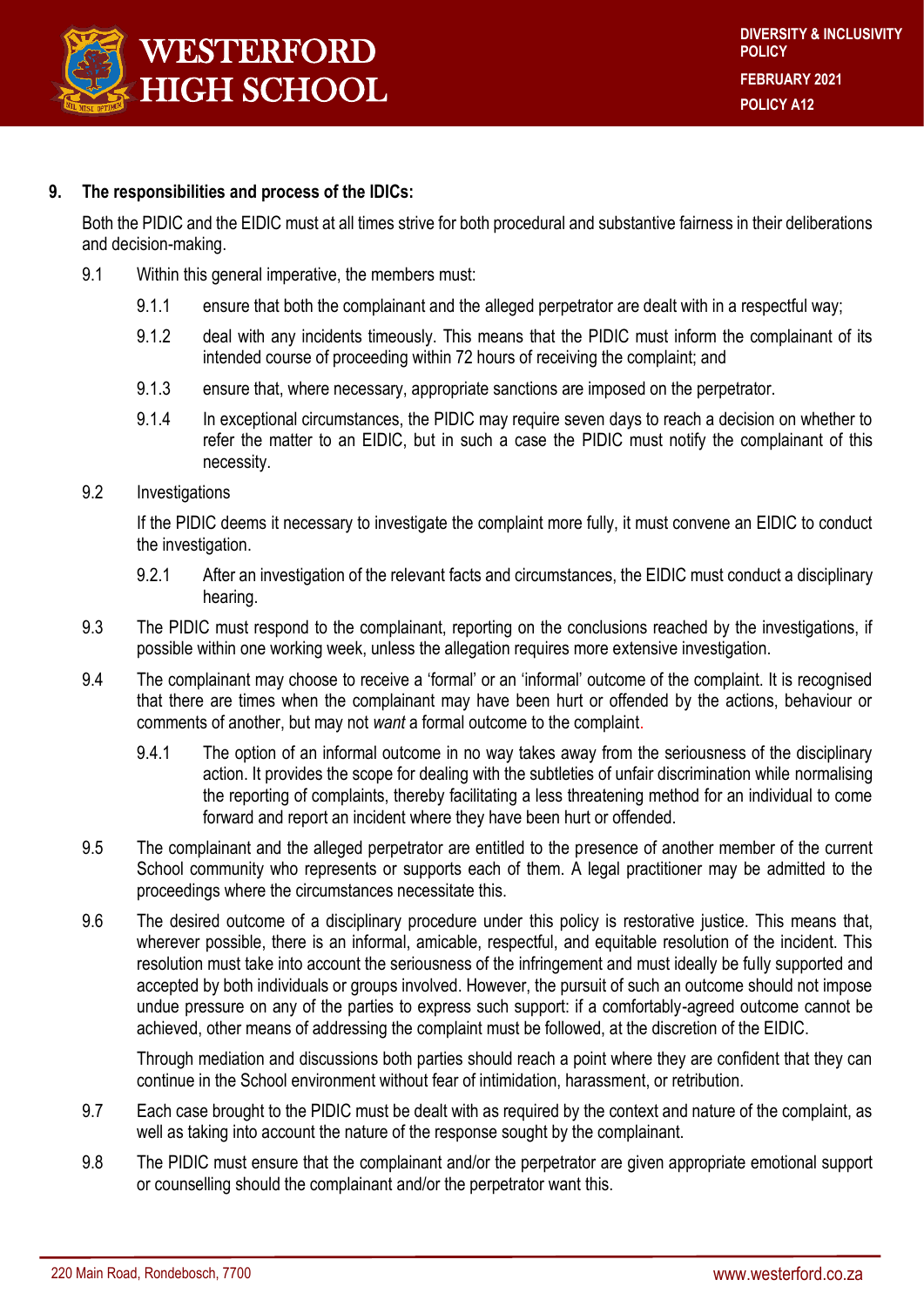

- 9.9 Meticulous record-keeping of the hearing and any relevant documentation must be kept.
- 9.10 Should a complaint come from an anonymous source it must be taken seriously and investigated as far as possible. However, it must be emphasised that it may not be possible to reach a satisfactory outcome for an anonymous complainant. Therefore, complainants are encouraged to identify themselves.
- 9.11 A complainant may withdraw their complaint at any stage of the process. In such a case the school should investigate the reason for the withdrawal and take appropriate measures, including counselling.
- 9.12 Should the PIDIC decide that a complaint has been made falsely or with malicious intent, it may decide to discipline or sanction the complainant.
- 9.13 An appeal of the decision of the PIDIC by either the complainant or the perpetrator, must be made to an ad hoc committee of the SGB, appointed by the Executive (or Transformation Committee, i.e. an existing disciplinary committee on the SGB while still maintaining diversity amongst the members) Committee of the SGB.

#### **10. How to report an incident of unfair discrimination:**

- 10.1 Complainants are urged to follow one of the following two avenues for reporting an allegation of unfair discrimination:
	- 10.1.1 The incident may be reported to anyone to whom the complainant feels comfortable to speak. In this case, the complaint should be reported by this person to any member of the PIDIC within 24 hours of their receiving the complaint.
	- 10.1.2 The complaint may be e-mailed to this address [justice@westerford.co.za](mailto:justice@westerford.co.za) and will be accessible to the members of the Executive of the School and then referred on to the PIDIC.
- 10.2 Information to be included in the complaint form:
	- 10.2.1 What happened, when it happened, who the alleged perpetrator is, who witnessed it, how the complainant felt about what happened as well as what sanction the complainant would like imposed.
	- 10.2.2 Once the incident has been reported in one of the two ways mentioned above, the complainant must fill out the standardised form below – Discrimination Complaint Form - in as much detail as possible. This form will be made available on the Common Drive for all to access.
- 10.3 The PIDIC has limited capacity to deal with complaints that are made anonymously.

#### **11. Possible sanctions for an individual infringing on the provisions of this policy:**

The EIDIC may impose/recommend one or more of the following sanctions on those who, after due process, are found to have infringed any of the provisions of this policy:

- 11.1 A written apology by the perpetrator to the complainant alone, or circulated more widely, as appropriate, in the discretion of the PIDIC.
- 11.2 Any appropriate form of restorative justice.
- 11.3 Community service.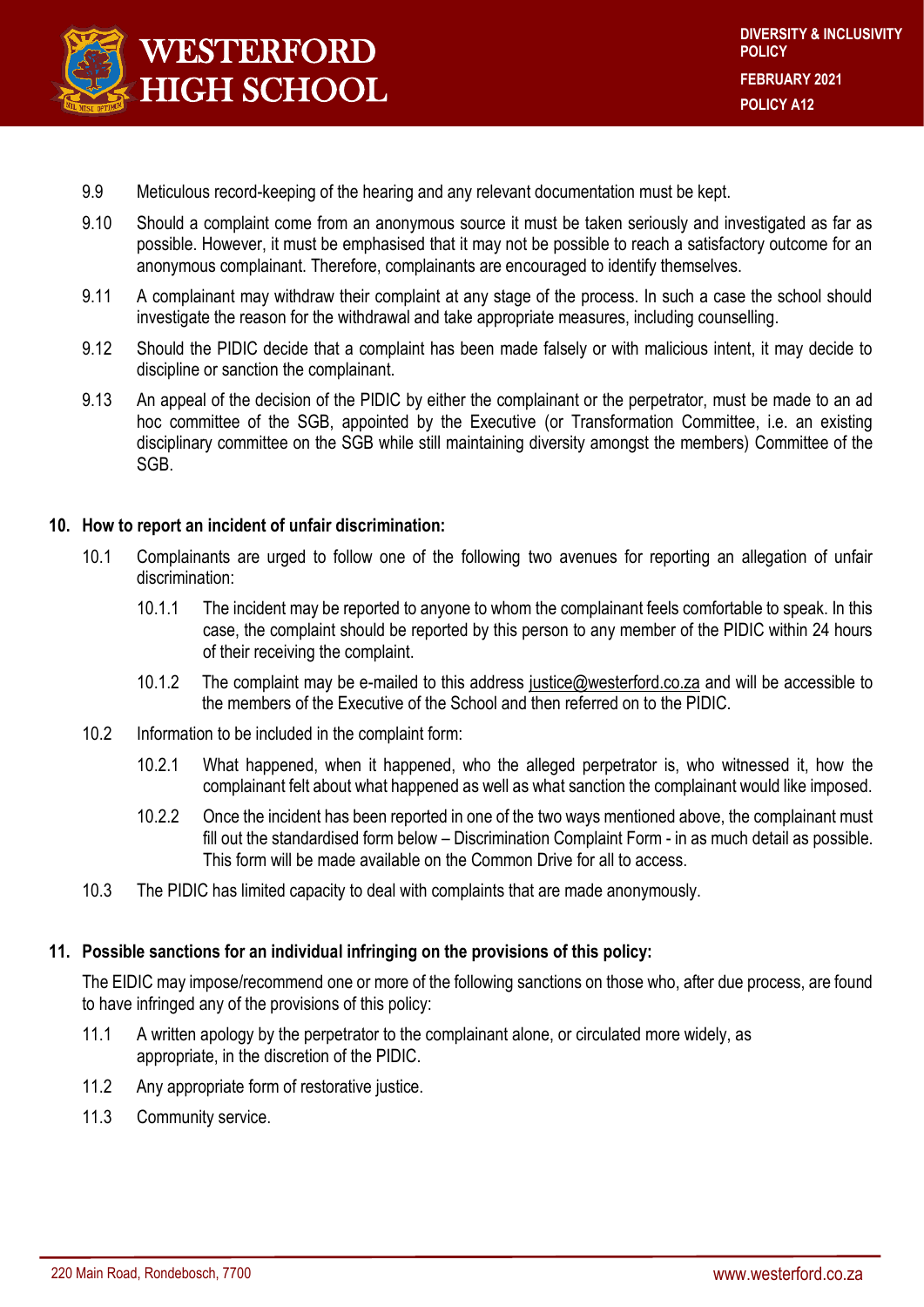

- 11.4 Enrolment in, and full attendance at, a course educating the perpetrator in whichever category the discrimination occurred.
- 11.5 Counselling from within the School.
- 11.6 Counselling from outside the School.
- 11.7 Suspension.
- 11.8 Termination of employment where the perpetrator is an employee.
- 11.9 In the case of an employee of the School being the perpetrator, the normal rules and regulations related to employment practice per the *Employment of Educators Act 76 of 1998* will apply.
- 11.10 Reporting the incident to the police station (this may be a legal obligation for adults or pupils depending on the nature of the complaint).
- 11.11 In addition, in the case of a **pupil** being the perpetrator, one or more of the following sanctions may be imposed instead of or in addition to the sanctions listed above:
	- 11.11.1 detention including Saturday detentions;
	- 11.11.2 internal suspension during breaks for up to two weeks;
	- 11.11.3 full internal suspension (class and breaks) for up to two days;
	- 11.11.4 full internal suspension up to a week (to be confirmed by the Principal); and/or
	- 11.11.5 recommendation for expulsion to the SGB and WCED.
- 11.12 In the case of a **pupil** perpetrator, the parents/guardian who would have been in attendance in support of their child during the investigation process - must be informed of the outcome of the hearing via a phone call by the Chairperson of the EIDIC, and through written correspondence which details the nature of the offence, the decision reached by the EIDIC, including – where applicable – details of sanctions imposed.

# **12. Possible sanctions for an individual who falsely accuses someone without any evidence of the reported actions being unfairly discriminatory:**

If any person is found after due process to have accused another falsely of the alleged infringement of this policy, they may be required to:

- 12.1 Enrol in, and fully attend, a course educating the accuser in whichever sphere they have made such a false accusation**;** and/or
- 12.2 Undergo counselling from within the School or from outside it; and/or
- 12.3 Receive another appropriate sanction dependent on the severity of the offence drawn from the list above in clause 11.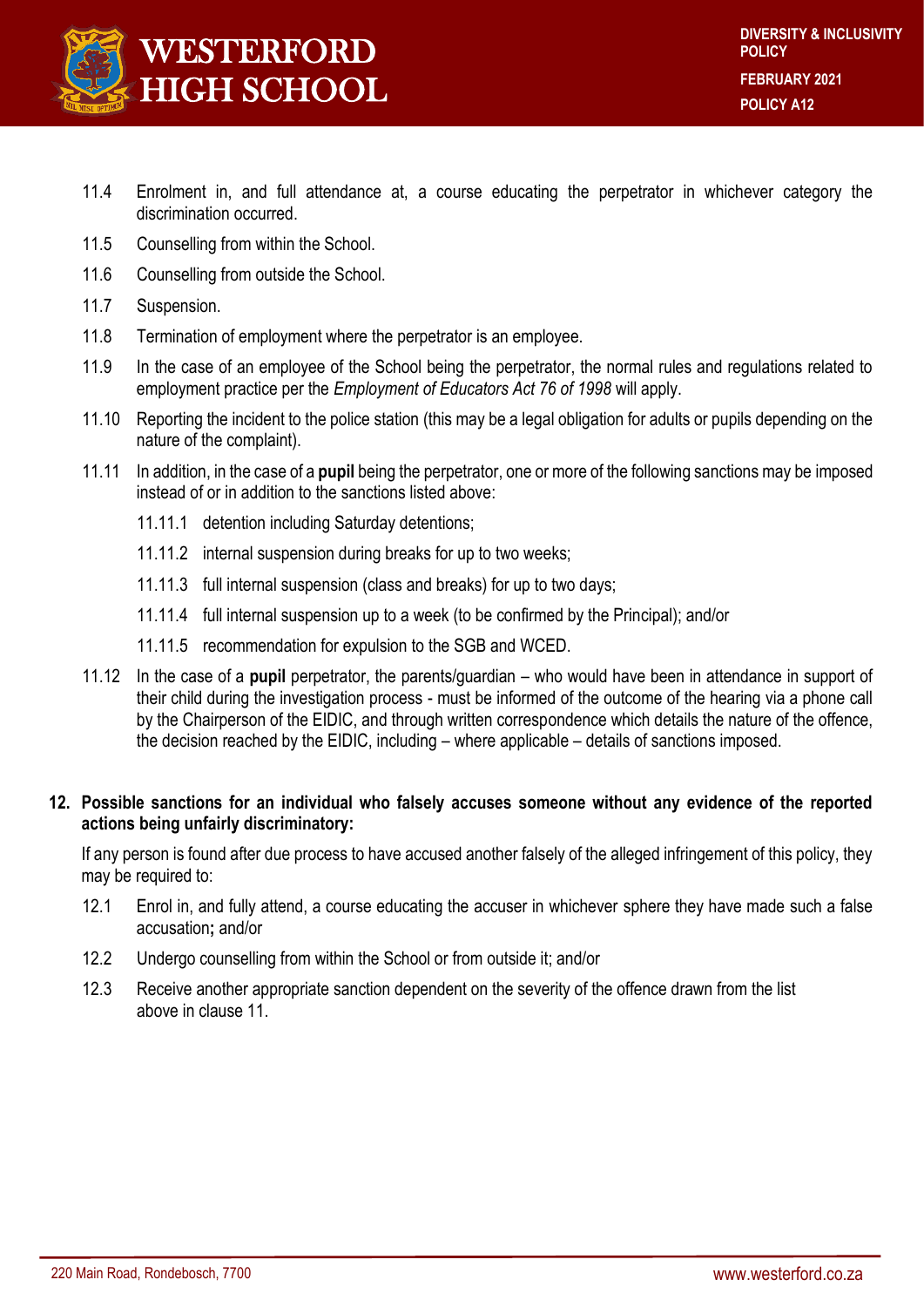

#### **13. Other measures to promote equality**

In carrying out their duties and responsibilities under this policy, the SGB (School Governing Body), SMT (Senior Management Team) and Principal must:

- 13.1 audit *all* the School's other policies and practices periodically with a view to eliminating all discriminatory aspects;
- 13.2 monitor and, where required, develop progressive policies and initiate codes of practice in order to eliminate unfair discrimination;
- 13.3 investigate and adopt viable action plans for the promotion and achievement of equality and prevention of unfair discrimination; and
- 13.4 give priority to the elimination of unfair discrimination and the promotion of equality.

# **Adopted by the School Governing Body of Westerford High School at \_\_\_\_\_\_\_\_\_\_\_\_\_\_\_\_\_\_\_\_\_\_\_\_\_\_\_\_**

**on \_\_\_\_\_\_\_\_\_\_\_\_\_\_\_\_\_\_\_\_\_\_\_\_\_\_\_.**

**Signed:**

**Chairperson of the SGB**

**\_\_\_\_\_\_\_\_\_\_\_\_\_\_\_\_\_\_\_\_\_\_\_\_\_\_\_\_\_\_\_ Principal of Westerford High School**

**\_\_\_\_\_\_\_\_\_\_\_\_\_\_\_\_\_\_\_\_\_\_\_\_\_\_\_\_\_\_**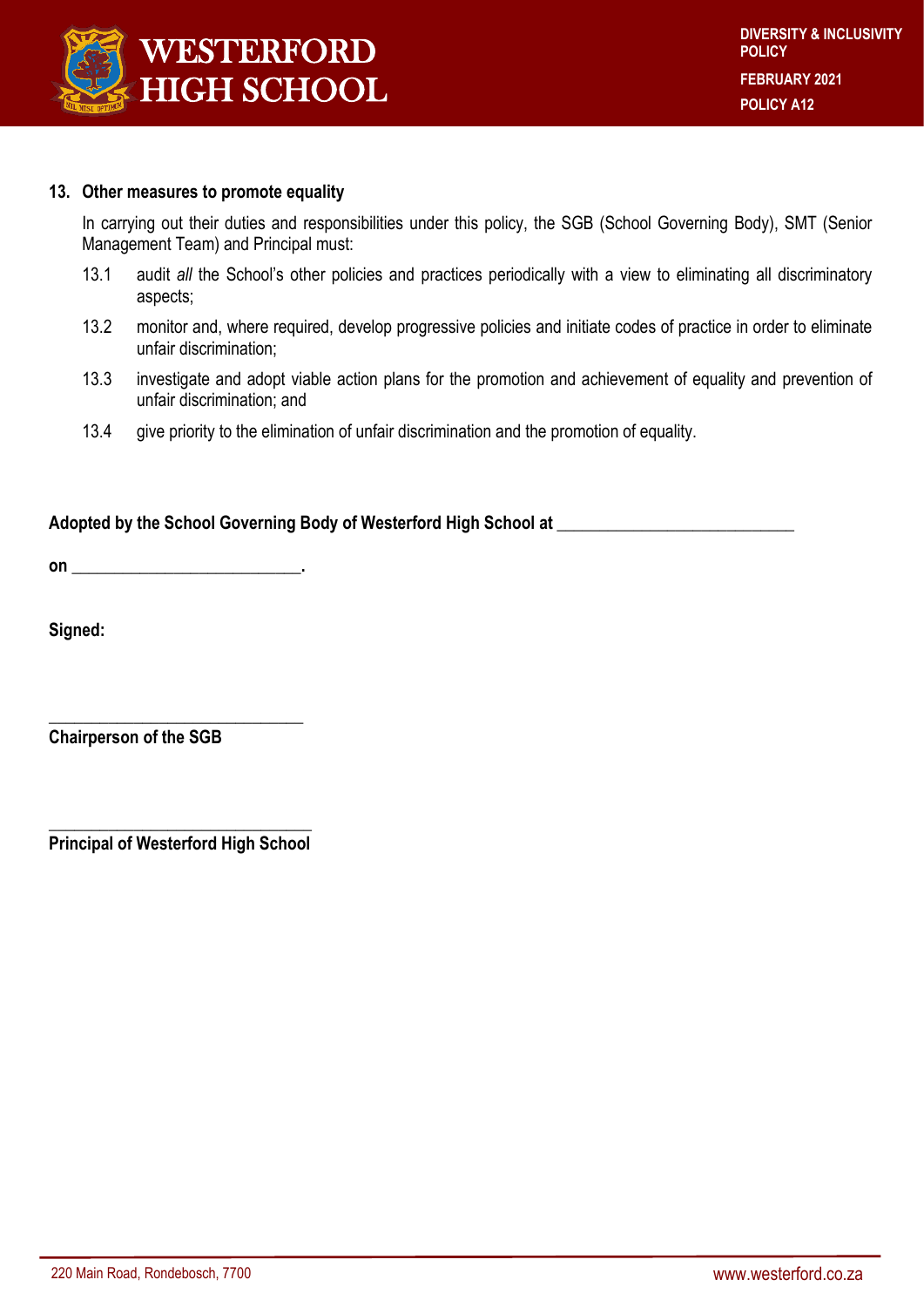

| <b>CONFIDENTIAL DISCRIMINATION COMPLAINT FORM</b>                                                                                                                                                   |  |              |
|-----------------------------------------------------------------------------------------------------------------------------------------------------------------------------------------------------|--|--------------|
| Name of Complainant/s                                                                                                                                                                               |  |              |
| Date of Complaint                                                                                                                                                                                   |  |              |
| Name of Complainant's/s'<br>Representative (if any)                                                                                                                                                 |  |              |
| Name of the alleged perpetrator/s<br>(If known)                                                                                                                                                     |  |              |
| Please indicate whether you would<br>like a 'formal' or 'informal' process                                                                                                                          |  |              |
| Details of the complaint                                                                                                                                                                            |  |              |
| Please be as specific as possible with regard to: What happened? Where it happened? When it happened,<br>day, date and time? Who was present and witnessed the incident?                            |  |              |
| <b>Desired Outcome</b>                                                                                                                                                                              |  |              |
| What sanctions or consequences would you as the complainant like to see with regard to this complaint? Bear<br>in mind that this is a guide for the committee and may not be the official sanction. |  |              |
| Signature of Complainant:                                                                                                                                                                           |  | Date signed: |
| Signature of Complainant's representative (if any):                                                                                                                                                 |  | Date signed: |